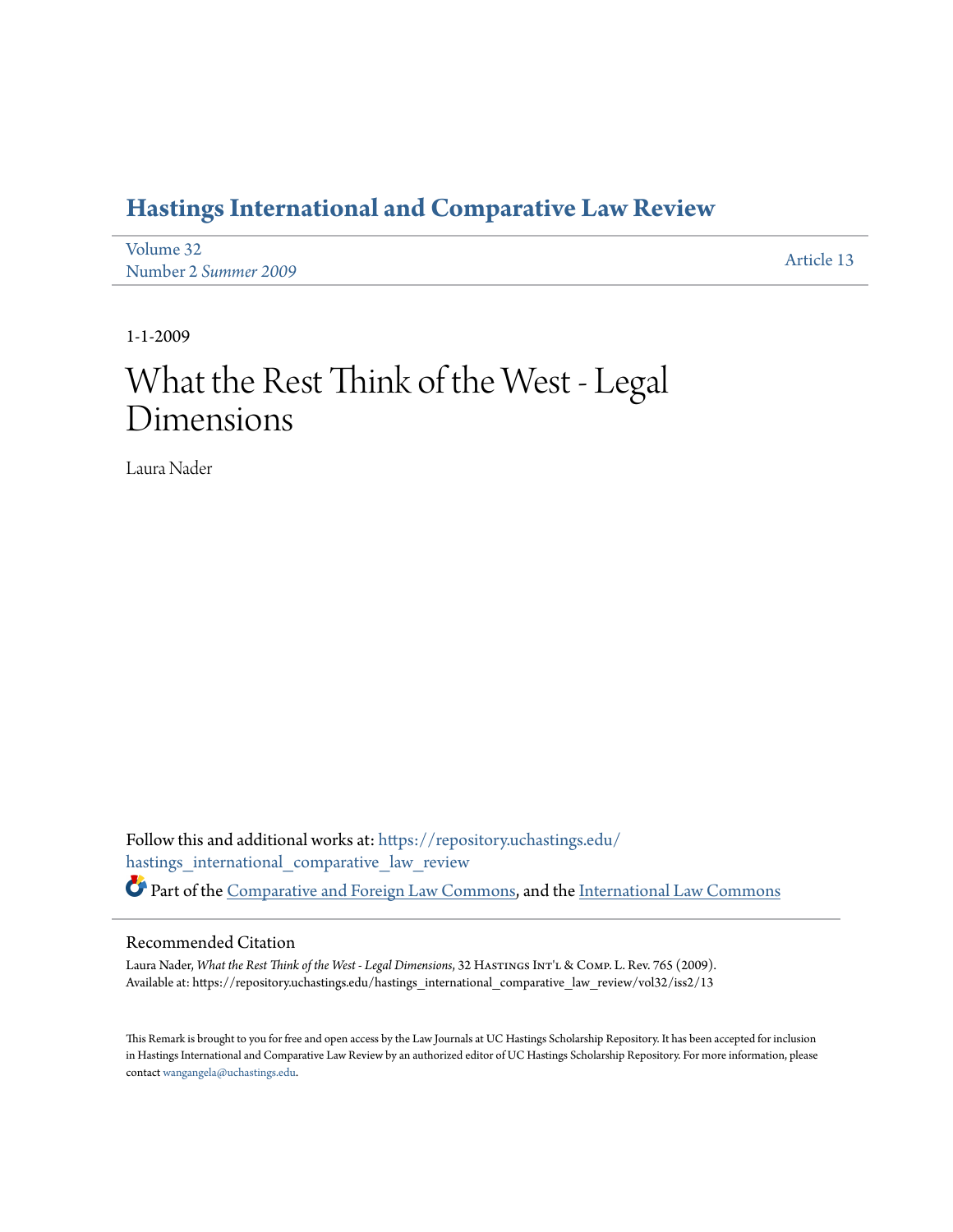# **What the Rest Think of the West - Legal Dimensionst**

**By** LAURA **NADER'**

#### **I. Introduction**

The notion of others observing "Us," before there was such a thing as anthropology, was brought to my attention by Carleton Coon's *Reader in Anthropology.* Coon made a break with previous anthropological selections by including what other peoples had to say about the West in addition to what anthropologists have said about other cultures. He introduced me to the Chinese Buddhist who went to India in 600 A.D. and wrote about **-** among other things - manners, the administration of law, and trials by ordeals; and to Ibn Fadlan, who in traveling from Baghdad to the Volga left us with the earliest known texts describing what we now call human rights violations among the Scandinavian traders in early Russia, there to reap the rich overland trade from India and China. That graduate experience has stayed with me.

#### **II. Orientalism, Occidentalism and Control**

As an anthropologist, I have written about comparative

t Remarks from The West and the Rest in Comparative Law, 2008 Annual Meeting of the American Society of Comparative Law, University of California, Hastings College of the Law (Oct. 2-4, 2008).

<sup>\*</sup> Professor of Anthropology at the University of California, Berkeley. Professor Nader received a BA in Latin American Studies from Wells College in 1952 and her Ph.D. in Anthropology from Radcliffe College in 1961. Professor Nader is the recipient of numerous awards including the Morgan Spanish Prize from Wells College, Wells College Alumnae Award, Radcliffe College Alumnae Award, Harry Kalven Prize (1995) from the Law and Society Association and the Distinguished Lecture Award (2000) from the American Anthropological Association. She also recently authored *Plunder: When the Rule of Law is Illegal* with Professor Ugo Mattei.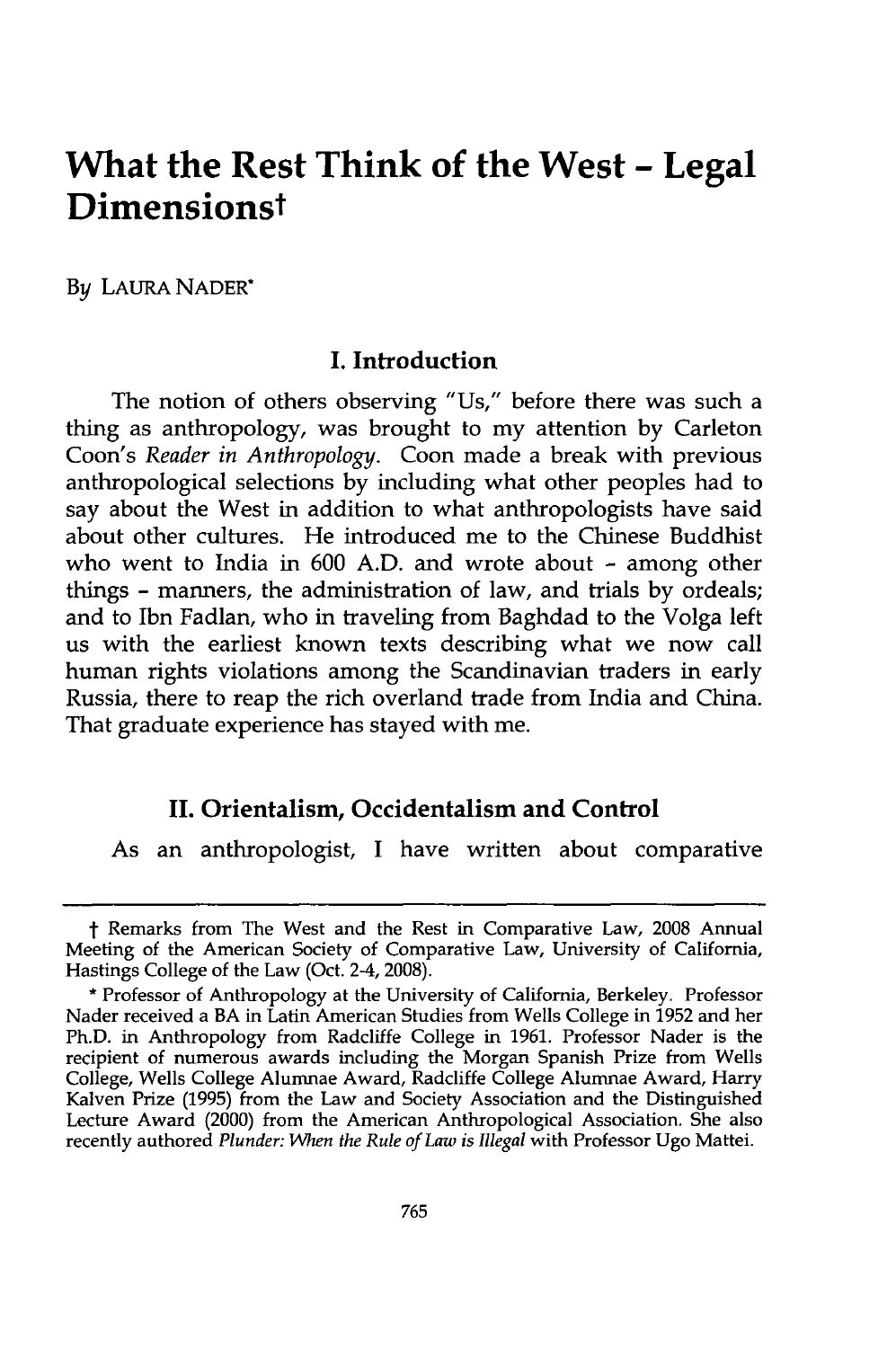thinking. Even though one may not see oneself as a comparativist, thinking comparatively is probably universal. When we look at others objectively, we cannot help but at least implicitly be comparing what we see with what we already know. In the 1980s, I wrote about comparative consciousness arguing that without making explicit our implicit comparisons the validity of our work was diminished. I used as illustrations what the West notices about the conditions (legal and otherwise) of Islamic women and what Islam may observe about women in the West.' I recognized "the mutuality" of the gaze - each seeing the other as repressive - legally and otherwise. For example, Western legal observers see plural marriage as impinging on women's status, while Islamic legal scholars might argue that such arrangements come with legal responsibilities while having mistresses in Europe does not.

My interests led to teaching a graduate seminar about the diplomats, adventurers, religious missionaries, lawyers and others who traveled to the West - mostly members of the literate elite. My work in progress, titled *WHAT THE REST THINK OF THE WEST* - *600 A.D. TO 2010,* will include selections from various historical periods of extant civilizations - Japan, China, India and Islam - during first contact, the colonial era, independence, and the contemporary period. The early first contact writings are most interesting, especially because European intellectual, cultural and commercia life was relatively stagnate during the early medieval period, a time when Asia was a flourishing wellspring of science, philosophy, and religion, as the book title *When Asia was the World* reminds us. <sup>2</sup> Orientalism was not yet pervasive.

In this brief talk three examples of commentary on western law will suffice. They are, Mirza Abu Taleb Khan - who wrote of his travels from 1799 to 1803, from India to Europe (mainly to England); Abd al-Rahman Al-Jabarti who wrote during the same period - 1798 to 1803 covering the Napoleonic invasion of Egypt (al-Jabarti being probably the most respected Arab historian of any period) and a more recent twenty-first century observer - Issa Shivji, Professor of Law at the University of Dar es Salaam in Tanzania.

**<sup>1.</sup>** Laura Nader, *Orientalism, Occidentalism and the Control of Women, in* 2 CULTURAL DYNAMICS 323 (1989).

*<sup>2.</sup> See generally,* STEWART GORDON, WHEN ASIA WAS THE WORLD (2008).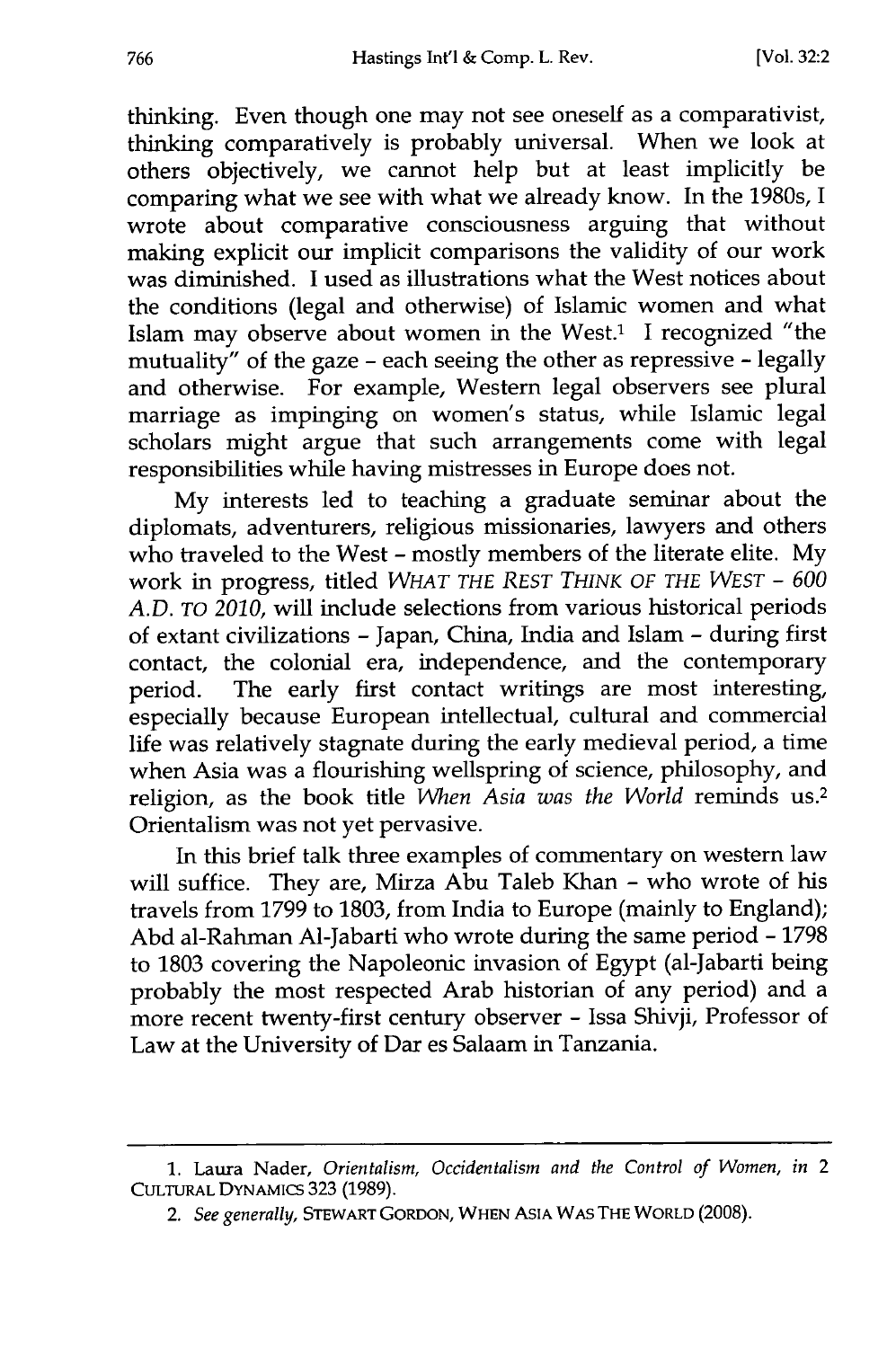## **III. Mirza Abu-Taleb Khan, 1799-1803**

From the establishment of the East India Company in the early seventeenth century, India's exposure to Britain had been primarily through the Company's monopoly of trade East of the Cape of Good Hope and across to Cape Horn, that is Indian and Pacific ocean trade. Mirza Abu Taleb Khan was raised in a relatively mobile Turkish/Persian family. He was born in Lucknow in northern India in 1752, settled in Bengal and was exposed to the East India Company as a mediator between English officers and the Indian portsmen. Through his friendship with a Captain Richardson, Abu-Taleb visits London and leaves us with a detailed description of the "exotic" European world.3

Most engaging among Abu Taleb's observations and of relevance to my topic here are his comparisons between Indian and European liberties, both juridico-legal and gendered. He is unconvinced by the "boasted palladium of English liberty," and finds it is difficult to defend the corruption of the British courts as evidenced by Abu-Taleb's unlucky exchanges with the tailor who had swindled him by taking advantage of a bureaucratic legal system comprised of exorbitant court costs, extended lawyer charges and the absolute dictates of an overworked judge. To Abu Taleb's credit he is nonetheless able to value English judges with a charitable eye as "above all temptation to act unjustly."4

His position as a Muslim Indian permits him to observe the unique circumstances surrounding a non-native embroiled in unpredictable legal games in which he is at the whim of translators and lawyers. However, his critique is not unidirectional. After discussing the "terrors" of the British legal system, he draws a comparison with Calcutta courts by invoking familiar Indian procedures in which witnesses accused of being liars are sent home without remuneration, and by recalling a local anecdote in which a woman outwits a judge who has some measure of sovereignty in the court. But his critique is ultimately constructive as he recommends that lawyers, like judges, be paid by public funds in order to eliminate incentives for financially interested delays.

<sup>3.</sup> ABU TALEB **KHAN,** TRAvELs OF MIRZA ABU TALEB KHAN IN ASIA, AFRICA, **AND EUROPE, DURING THE** YEARS **1799, 1899, 1801, 1802, AND 1803** (Charles Stewart, trans., vol. 2, 1814).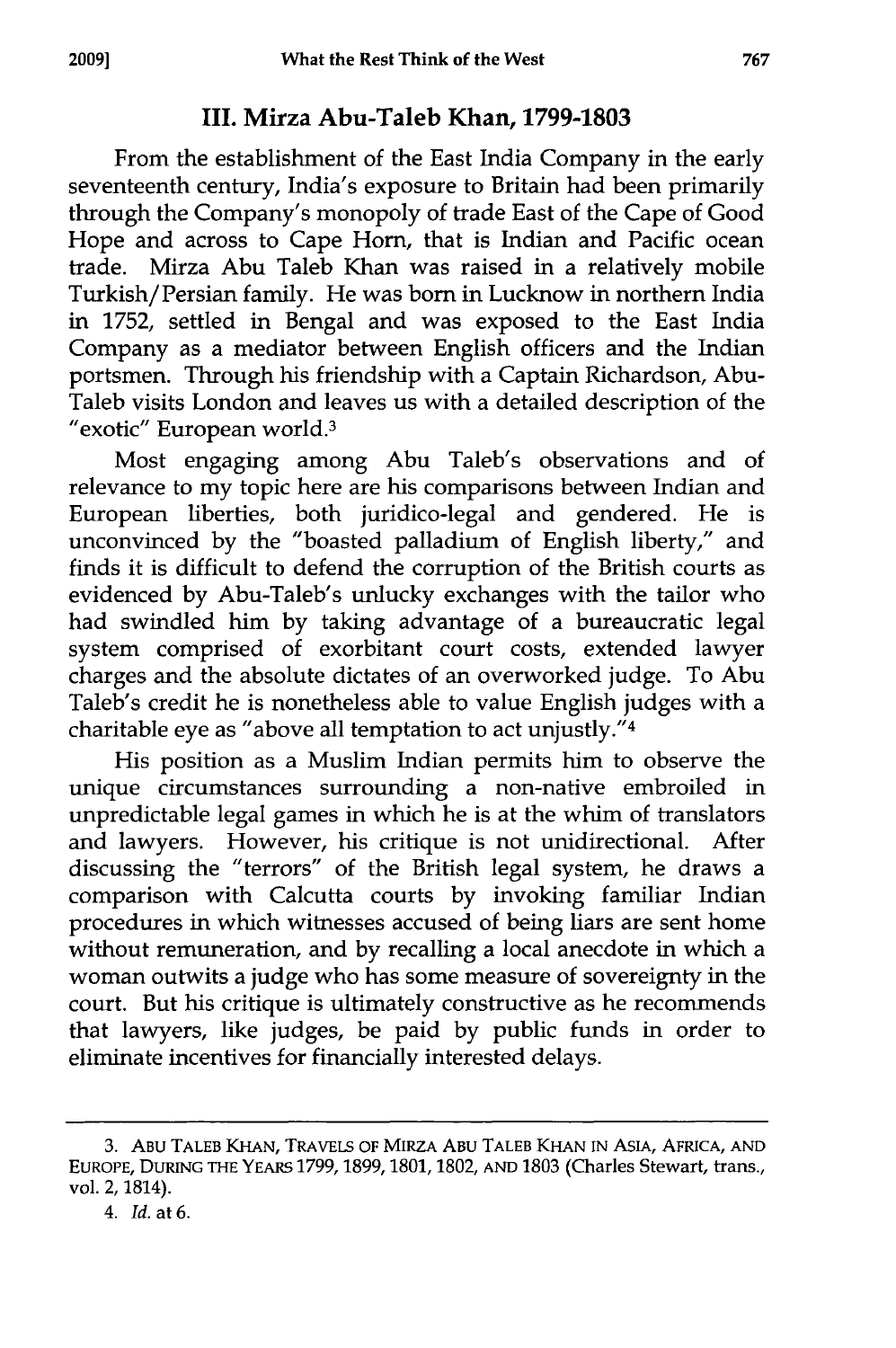In addition to his critique of English legal liberties, he draws comparisons between the liberties of Indian and British women in an attempt to vindicate perceptions of Asian women. The parallels between his time and the contemporary period are unmistakable: Asian women are described as isolated from the public sphere, victims of polygamous arrangements, unable to initiate divorce, etc. Not only does he refute notions of an oppressed Asiatic woman, he proposes a bolder claim **-** that they actually have more liberties compared to the European woman.

Finally, although his is a book about his travels, he says that he "cannot pass over this opportunity of freely expressing [his] sentiments with respect to the establishment of British courts of law, which [he] contend[s], are converted to the very worst of purposes."<sup>5</sup> He points to some of the problems that arise when an English way of life is translated into an Indian context. Because most Indians are "unacquainted with the English laws and customs, unsavory crooks and cheats are able to take advantage of them and thus turn the legal system into a joke." Khan takes a supposedly universal principal, "law" and shows how it can be utilized in a way that is not universally beneficial, indicating that it is untenable to impose one way of life onto another without causing major disruptions.

## **IV. Abd al-Rahman A1-Jabarti, 1798-18036**

Al-Jabarti recorded Napoleon's invasion of Egypt in 1798 through observations and detailed accounts of the invasion. It is a story told by a Muslim scholar to a Muslim audience using a methodology of utmost contemporary sophistication. He denounces French rhetoric of liberation as a justification for their invasion of Egypt, and exposes the inconsistencies between their words and their actions. Napoleon's proclamation to the Egyptian people seems accommodating: he comes to Egypt not to abolish their religion but rather "to restore their rights from the hands of the oppressors." As al-Jabarti recounts, this friendly Bonaparte not only failed to free the Egyptians from oppression, but also just changed the faces of the oppressors from the Mamluks to the French. The

<sup>5.</sup> *Id.* at 9.

<sup>6.</sup> Abd al-Rahnan Al-Jabarti, Napoleon in Egypt: Al-Jabarti's Chronicle of the French Occupation, 1798 (S. Moreh, trans., Princeton Markus Weiner Pub. 1993).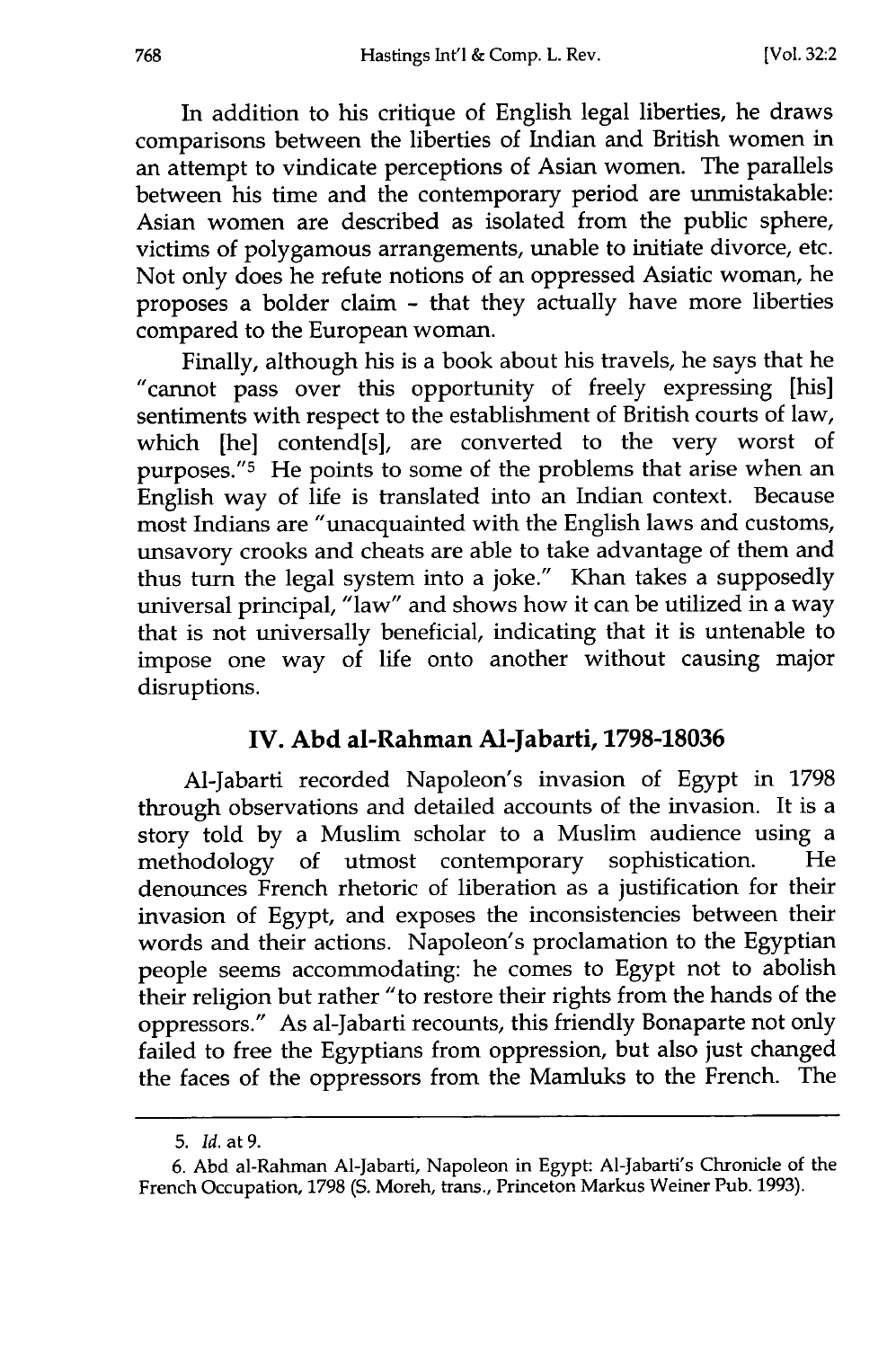Egyptians faced many indignities under this regime change including the imposition of heavy taxes, the loss of property and goods, and even the destruction of their mosques. Napoleon had proclaimed that the foundation of liberty and equality that France was founded on would extend to the Egyptian people. The beneficiaries are supposed to be those being invaded, but Al-Jabarti points to the reality that belies the claim.

Napoleon brought his own historian with him - Louis de Bourrienne - whose account of Napoleon's invasion could not be more different than Al-Jabarti's. De Bourrienne's account reveals that the French believed in their own magnanimity: "No conqueror, perhaps, ever enjoyed a victory so much as Bonaparte, and yet no one was ever less inclined to abuse his triumphs." Compared to **Al-**Jabarti, de Bourrienne never sees any conflict beyond that of native rebellion.

Al-Jabarti is not taken in by the propaganda. He analyzes the geostrategic French interest that would benefit from French occupation, particularly the French rivalry with England over control of trade from the Indian subcontinent. The local notables note that the ideology of local rule in the Proclamation is a lie, and that the rulers are not carrying out their obligations. Preventing chaos eventually falls back to the locals, while the new rulers occupy themselves with writing new laws and creating new procedures that result in the expropriation of property. In sum, creating the new rules belongs to the occupiers, preventing chaos to the locals. **Al-**Jabarti notes that the French fail to pay civil servants as promised and the people finally riot in disobedience to the new rulers. The reaction of the French is reminiscent of Iraq today - surprise at the resentment, and the riots then become justification for further hostile military actions.

French claims that all people are equal is opposite of the practice that Al-Jabarti notices: The French may have proclaimed their intention to bring republican ideology to rule the Egyptians, but they do not introduce actual republican rule.

For al-Jabarti, the civilizing mission was at the hands of the godless, neither Christian nor Muslim. He does not identify the French with Christianity. The French, he argues, are ruthless hypocrites, confessing allegiances to religious traditions yet murdering Catholic priests and Muslim inhabitants, destroying European churches and Egyptian mosques. He disparages French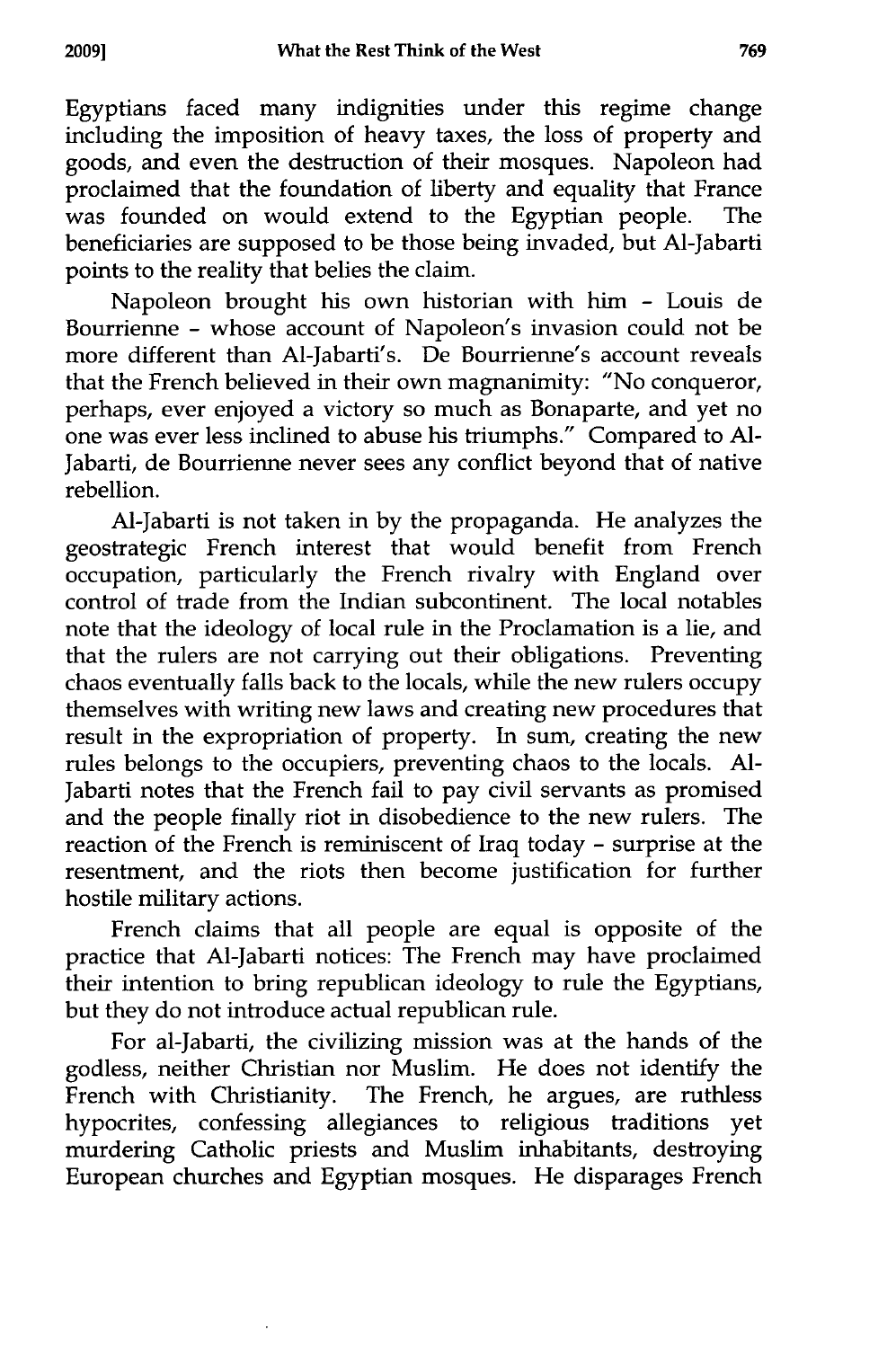revolutionary ideals of equality and liberty. Yet, al-Jabarti's own historical practices of equality are in sharp contrast to French claims of equality.

## V. Issa **G.** Shivji **- Professor of Law,** University of **Dar es Salaam, 2003**

When the United States invaded Iraq in 2003 Professor Shivji cancelled his attendance at a conference in Britain and in protest and anguish wrote the following forward-looking critique. His own words capture the moment better than any summary I could provide.

For those of us who come from Africa, the hypocrisy and double standards of the Western Establishment are not new .... The admirers and believers, in values of Enlightenment and the virtues of the Rule of Law have been many. The Nkrumahs and the Nyereres, the Mandalas and Mondlanes were all steeped in Western liberal values and crafted their people's independence in the language of law and rights .... 7

African critiques of the Western legal order, before and after independence, were a critique which highlighted the divergence between the ideal and the real, between theory and practice.

Some of us ... saw in bourgeois law and legality, space for struggle to advance the social project of human liberation and emancipation. Law ... was a terrain of struggle; that rule of law, while expressing and reinforcing the rule of the bourgeoisie, did also represent the achievement of the working classes; that even though bourgeois democracy was a limited class project, it was an advance over authoritarian orders and ought to be defended ....

The sixties and seventies saw an upsurge in interdisciplinary approaches to law. We crafted new courses like 'law and development', read theories of imperialism and demonstrated against the war in Vietnam ....

We studied history and political economy. We discovered and recorded the crimes of imperialism against our people. We came to know how our continent was depopulated and its social fabric devastated by the slave trade and then colonialism .... Although this was history ... imperialism continued to be with us and

<sup>7.</sup> Issa G. Shivji, Commentary, *Law's Empire and Empire's Lawlessness: Beyond the Anglo-American Law,* L. Soc. JusT. & GLOBAL DEv. J. (2003), http://www2.warwick.ac.uk/fac/soc/law/elj/lgd/2003\_1/shivji2/shivji2.rtf.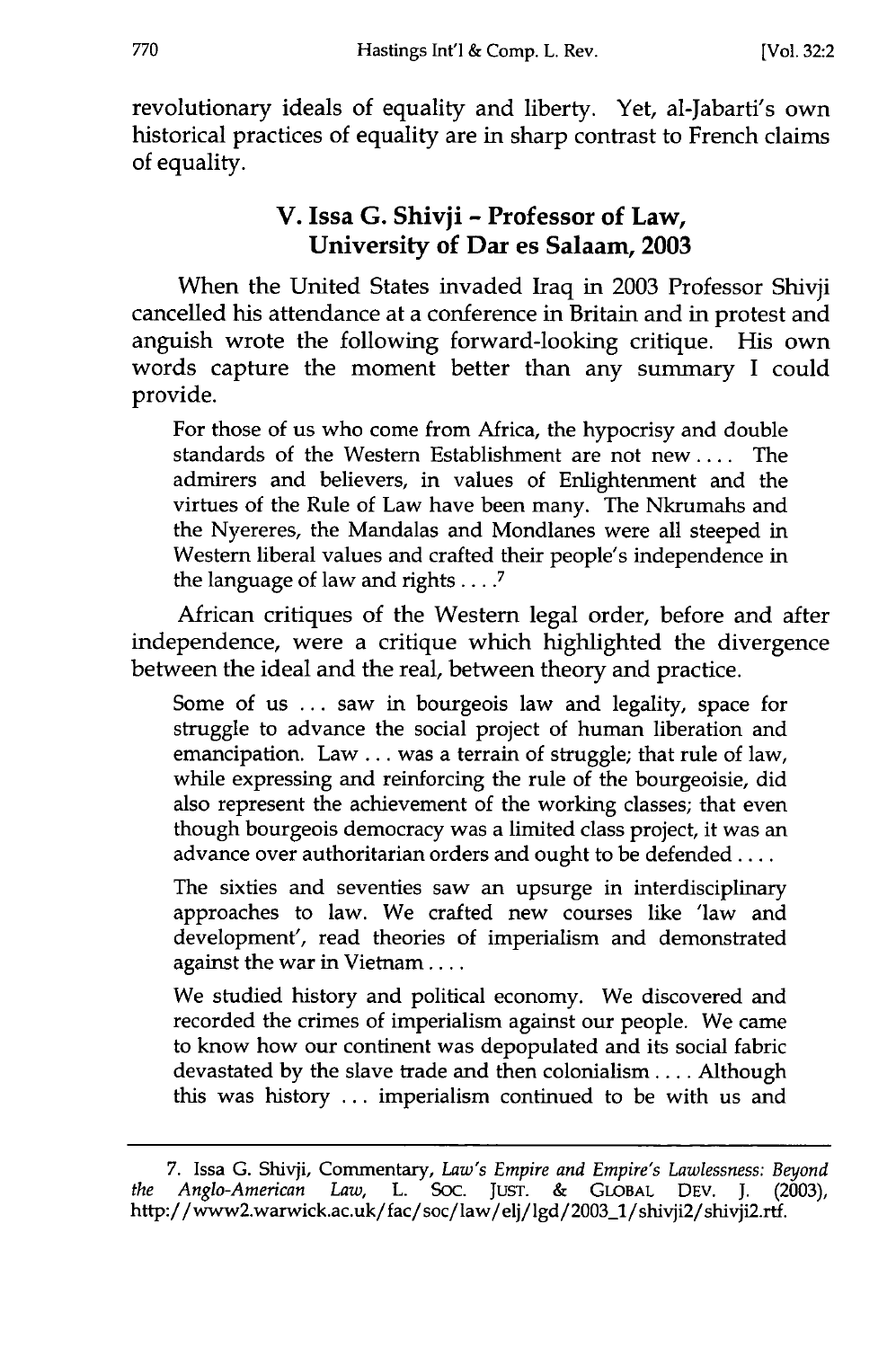showed its most brutal and fully face as it napalmed Vietnam. Apartheid South Africa, with the connivance of imperialism, armed RENAMO creating havoc in the newly liberated Mozambique. American multinationals continued to rape the resources of the then Zaire, now the Democratic Republic of Congo ....

The Berlin wall fell. Imperialism rode on the triumphalist wave to rehabilitate itself ... The moral rehabilitation of imperialism was first and foremost ideological, constructed on neo-liberal economic precepts **-** "free" market, privatization, liberalization, etc - the so-called Washington consensus. Human rights, NGO's, good governance, multiparty democracy, and rule of law were all rolled together with privatization and liberalization, never mind that they were utterly incompatible

The "new" comeback of rule of law had little to do with the original Enlightenment values. This time it came as both a farce and a tragedy. *Farce* because the law was not being made by the representatives of the people. International Financial Institutions (IFIs) and their consultants dictated it. *Tragedy* because the national sovereignty won by the colonized people was all but lost except in name .... Witness Panama. Witness Sudan. Witness Somalia and Iraq and Iraq again ....

One after another, African countries enacted similar anti-terrorism statutes, contrary to their own constitutions which had provided for bill of rights. The anti-terrorist laws made no pretence of rule of law. Due process, integrity and certainty of rules, open trials, principles of natural justice, right of appeal were all dispensed with. The definitions of terrorism are so wide that these laws are worse then some of the draconian statues legislated during the one-party authoritarian rule. Opposition to anti-terrorist law was ruthlessly suppressed. In my county, the President devoted the whole of his monthly speech reprimanding the opponents of the anti-terrorist law.

If privatization laws stabbed the heart of the legislative process, the anti-terrorism laws tore the artery of the judicial process. The rhetoric of the rule of law was exposed to be what is was - a rhetoric ....

The Empire's lawlessness does not lie simply in acting against the rules of law but in violating the underlying values which constitute the legitimacy of law .... The exercise of authority (coercion) without legitimacy (consensus) is part of the definition of fascism **....**